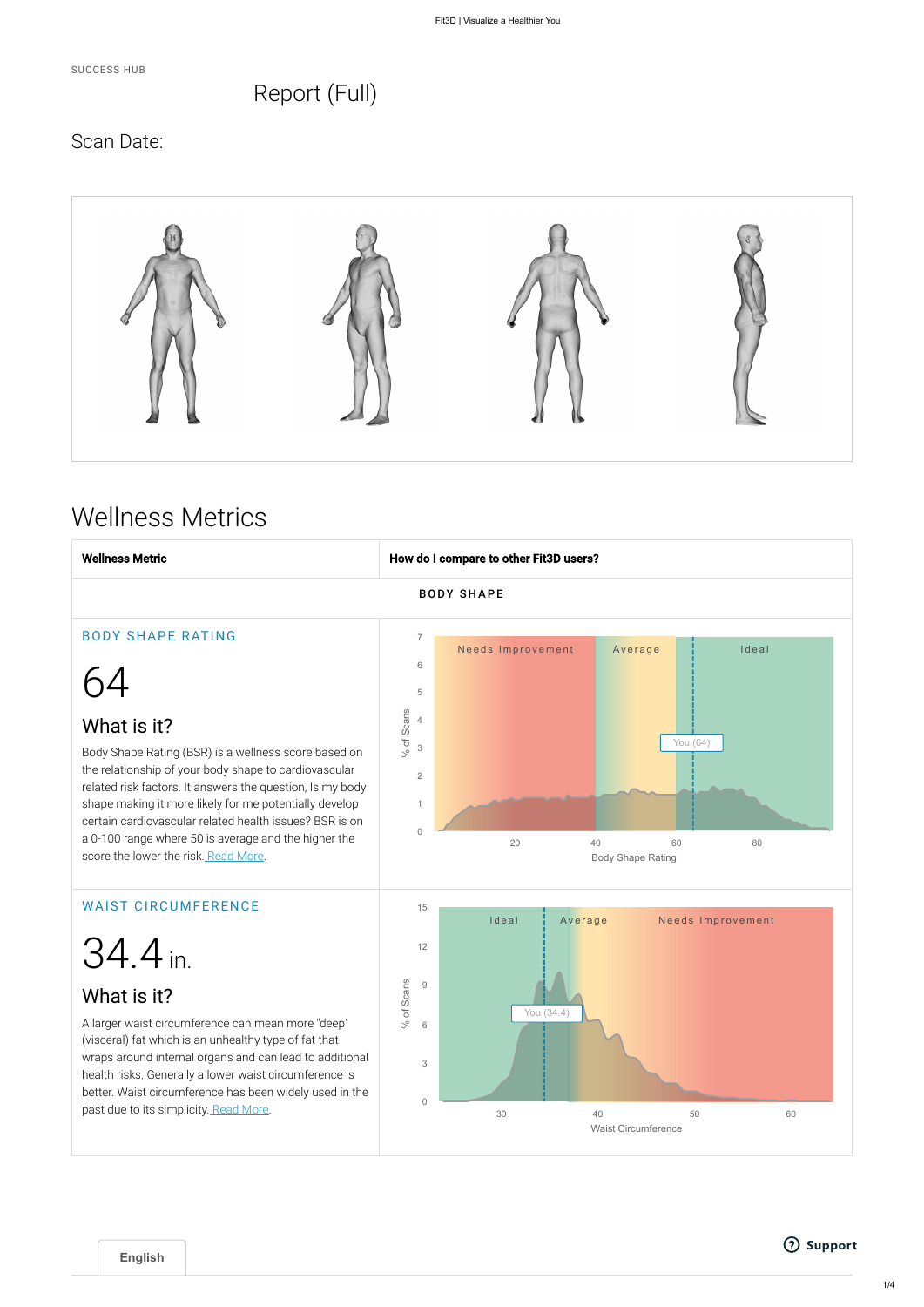#### Wellness Metric **How do I compare to other Fit3D users?**

Waist to hip ratio describes body shape using a ratio between waist and hips. A lower ratio generally means lower risk for certain health issues. If you have heard of body shapes described as apple or pear, these are two ends of the WHR spectrum where pear has a lower WHR ratio and therefore lower risk for certain health issues. Read More.

#### WAIST TO HIP RATIO

# 0.88

## What is it?

Body fat percentage is the user's total fat mass divided by the total body mass. Fat is an essential component of the body, however, too much body fat can negatively affect overall health. Read More.

### TRUNK TO LEG VOLUME RATIO

1.3

## What is it?

Similar to WHR where body shape is described using a ratio, but instead of waist and hips circumferences, body trunk/torso and leg volumes are used. By using volume it captures a more detailed view of body shape. A lower trunk to leg volume ratio generally means lower risk for certain health issues. Read More.

### BODY FAT PERCENT

19.75%

## What is it?

#### WEIGHT

160.1 lbs

## What is it?

Body weight is a person's mass or weight. Read More.





#### **BODY COMPOSITION**

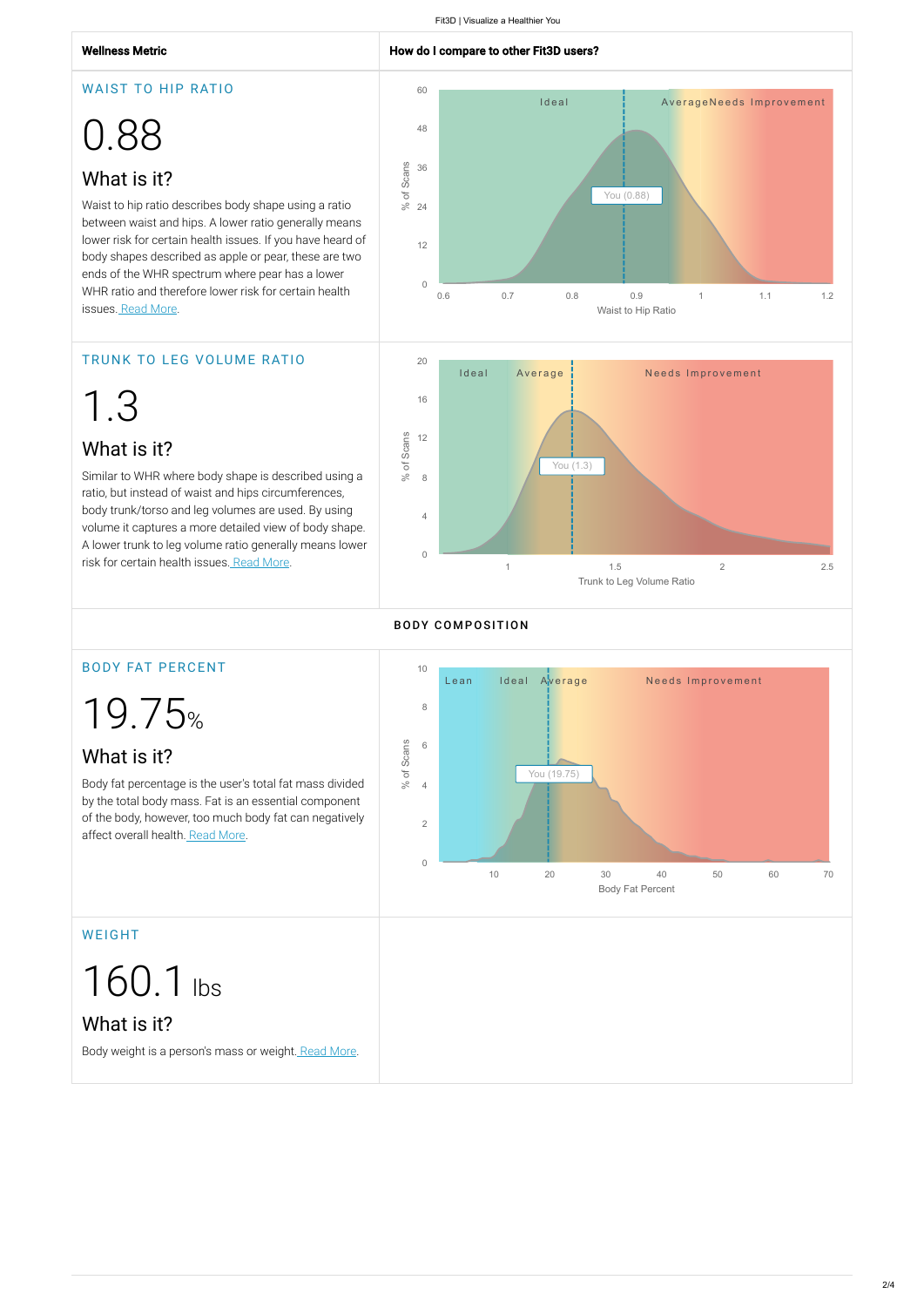FAT MASS

# 31.6 lbs

## What is it?

Lean mass is the muscle tissue, skeletal tissue, and water in the body. Lean mass burns more energy than fat mass, so increasing lean mass can help continue to reduce fat mass. Read More.

The total amount of fat in the body. There are multiple types of fat in the body which have very different effects on overall healthy. The body shape tab can provide more insight into how fat distribution factors into potential health risks. Read More.

The amount of energy your body is burning while at rest. Read More.

## LEAN MASS

128.5 lbs

## What is it?



## BASAL METABOLIC RATE (BMR)

1692

What is it?



#### **FITNESS LEVEL**



 $3/4$